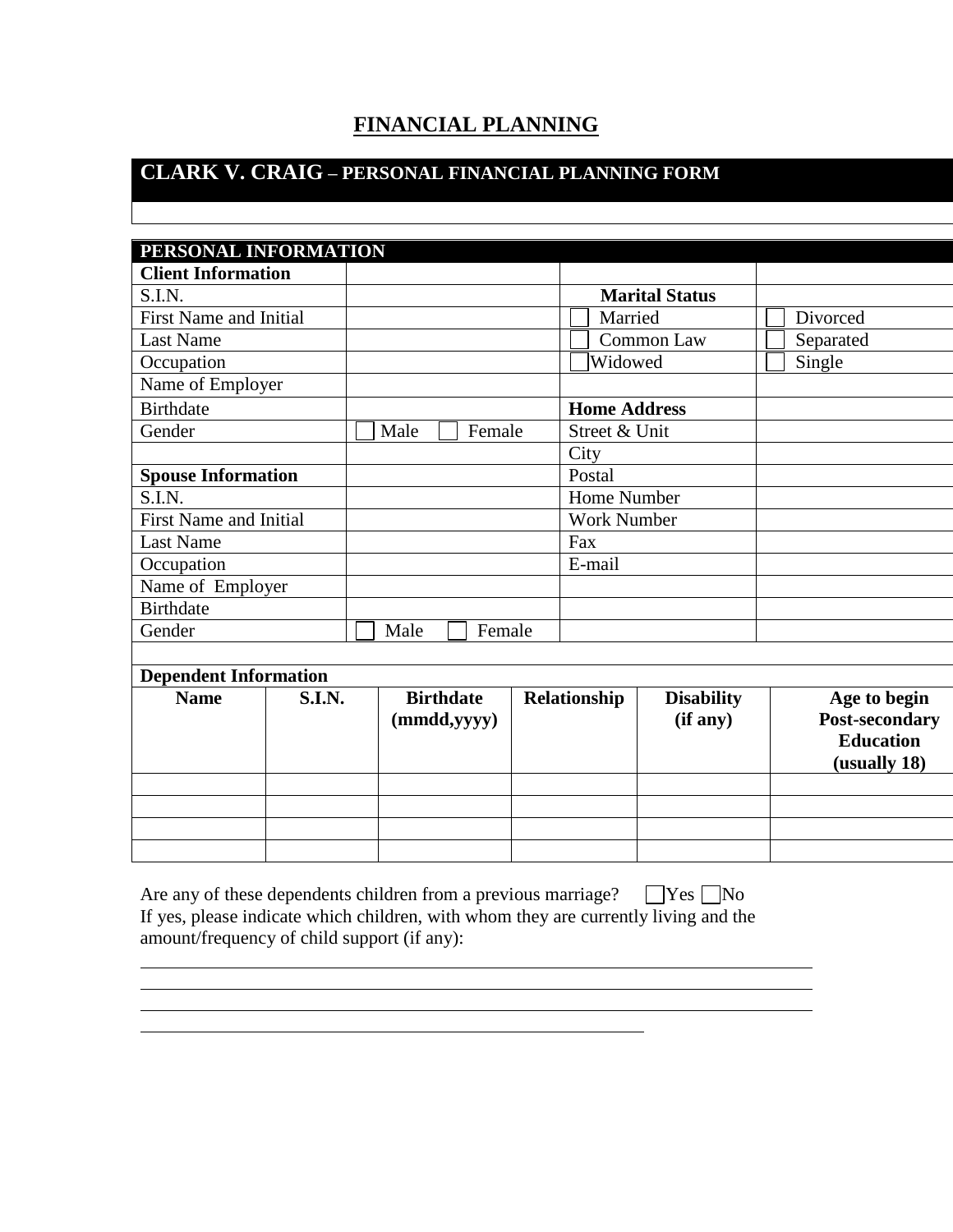| PROFESSIONAL CONTACTS    |                          |  |
|--------------------------|--------------------------|--|
| Lawyer                   | <b>Stock broker (if</b>  |  |
|                          | applicable)              |  |
| Firm                     | Firm                     |  |
| Name                     | Name                     |  |
| <b>Address</b>           | <b>Address</b>           |  |
| City                     | City                     |  |
| Province & postal code   | Province & postal code   |  |
| Phone number             | Phone number             |  |
| Fax number               | Fax number               |  |
| Email address            | Email address            |  |
| <b>Primary banking</b>   | <b>Current insurance</b> |  |
| information              | broker (if applicable)   |  |
| <b>Bank</b>              | Firm                     |  |
| Contact name             | Name                     |  |
| <b>Address</b>           | <b>Address</b>           |  |
| City                     | City                     |  |
| Province & postal code   | Province & postal code   |  |
| Phone number             | Phone number             |  |
| Fax number               | Fax number               |  |
| Email address            | Email address            |  |
| Account type             |                          |  |
| Account number           |                          |  |
| <b>Secondary banking</b> | <b>Accountant</b>        |  |
| institution/account      |                          |  |
| <b>Bank</b>              | Firm                     |  |
| Contact name             | Name                     |  |
| <b>Address</b>           | Address                  |  |
| City                     | City                     |  |
| Province & postal code   | Province & postal code   |  |
| Phone number             | Phone number             |  |
| Fax number               | Fax number               |  |
| Email address            | Email address            |  |
| Account type             |                          |  |
| Account number           |                          |  |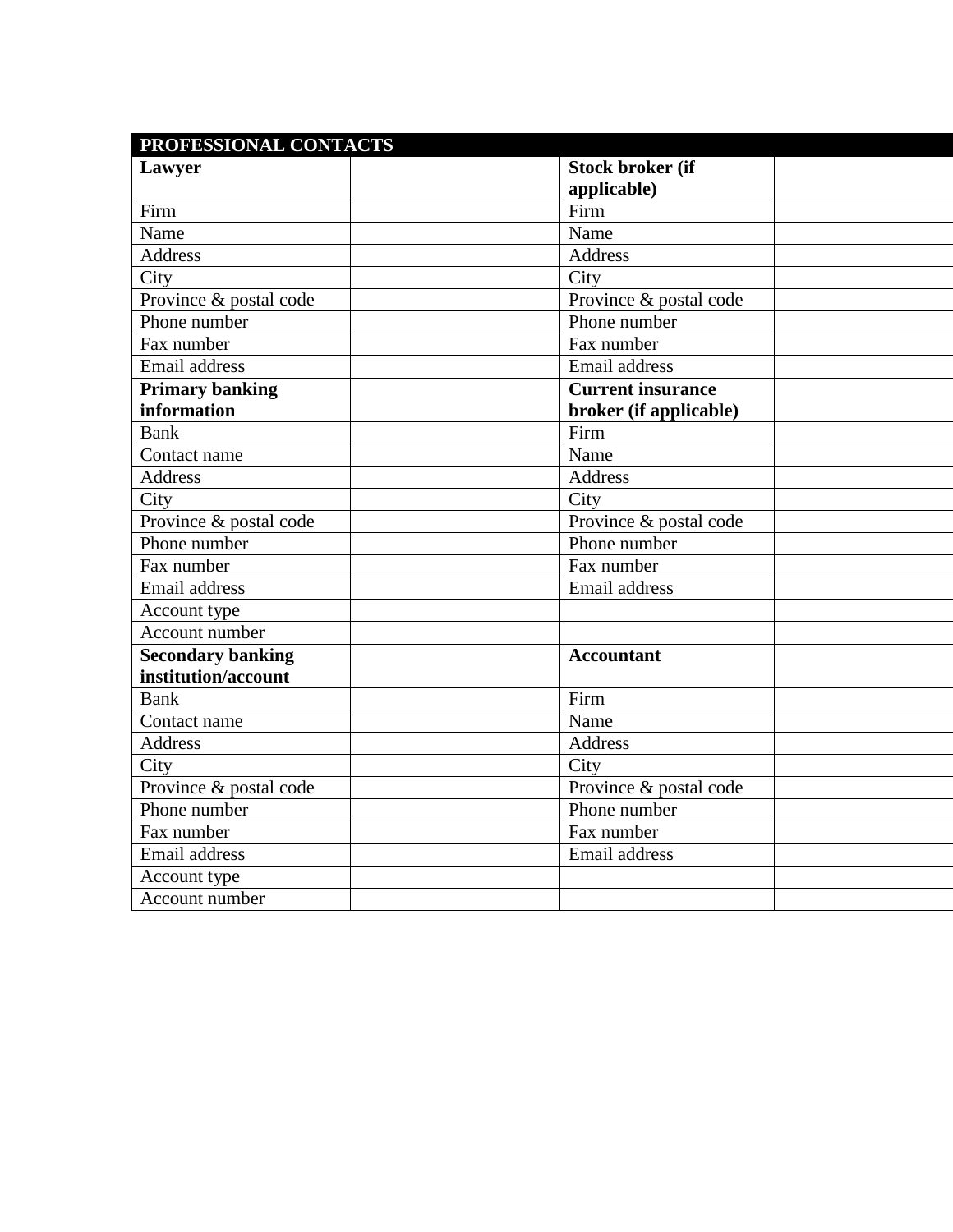### **FINANCIAL GOALS AND OBJECTIVES Financial objectives**

|                                        |  | Importance                 |             |           |                       |                               | Rank                                 |
|----------------------------------------|--|----------------------------|-------------|-----------|-----------------------|-------------------------------|--------------------------------------|
| <b>Description</b>                     |  | <b>Very</b><br>unimportant | Unimportant | Important | <b>Very Important</b> | <b>Extremely</b><br>Important | $(1 + highest)$<br>priority)         |
| Save for retirement                    |  |                            |             |           |                       |                               |                                      |
| Establish a regular savings plan       |  |                            |             |           |                       |                               |                                      |
| Maximize RRSPs                         |  |                            |             |           |                       |                               |                                      |
| Reduce Income tax                      |  |                            |             |           |                       |                               |                                      |
| Emergency funds                        |  |                            |             |           |                       |                               |                                      |
| Dependent's post-secondary education   |  |                            |             |           |                       |                               |                                      |
| Reduce/eliminate consumer debt         |  |                            |             |           |                       |                               |                                      |
| Saving for house down-payment          |  |                            |             |           |                       |                               |                                      |
| Paydown mortgage                       |  |                            |             |           |                       |                               |                                      |
| Saving for renovations                 |  |                            |             |           |                       |                               |                                      |
| Travel/vacations                       |  |                            |             |           |                       |                               |                                      |
| Managing retirement income/pensions    |  |                            |             |           |                       |                               |                                      |
| Preserving estate for heirs            |  |                            |             |           |                       |                               |                                      |
| Care for dependents with special needs |  |                            |             |           |                       |                               |                                      |
| <b>Investment objectives</b>           |  |                            |             |           |                       |                               |                                      |
| <b>Description</b>                     |  | <b>Importance</b>          |             |           |                       |                               |                                      |
|                                        |  | Very unimportant           | Unimportant | Important | <b>Very Important</b> | <b>Extremely</b><br>Important | Rank<br>$(1 + highest)$<br>priority) |
| Safety of principal                    |  |                            |             |           |                       |                               |                                      |
| Liquidity                              |  |                            |             |           |                       |                               |                                      |
| Need for income                        |  |                            |             |           |                       |                               |                                      |
| Capital growth                         |  |                            |             |           |                       |                               |                                      |

#### **Investment knowledge/level of service required (please select one)**

 $\Box$ I don't have any (or have very few) investments right now. I need help with the planning, implementation and management of my investment portfolio.

I don't have the time, inclination or knowledge to manage my investments. I need help with the planning, implementation and management of my investment portfolio.

I don't have the time or knowledge to manage my investments. I am interested in learning more. I need help with the planning, implementation and management of my investment portfolio.

 $\Box$ I don't have the inclination or knowledge to manage my investments. I would like you to explain financial planning concepts in detail. I need help with the planning, implementation and management of my investment portfolio.

I don't have the time to manage my investments. I am comfortable discussing relatively complex financial planning concepts. I need help with the planning, implementation and management of my investment portfolio.

I am able to acquire suitable investment products myself. I am comfortable discussing relatively complex financial planning concepts. I need help with the planning of my investment portfolio.

I spend a considerable amount of time looking at my investment portfolio. I am comfortable discussing relatively complex financial planning concepts. Therefore, I need help only with the implementation of my investment portfolio. $\Box$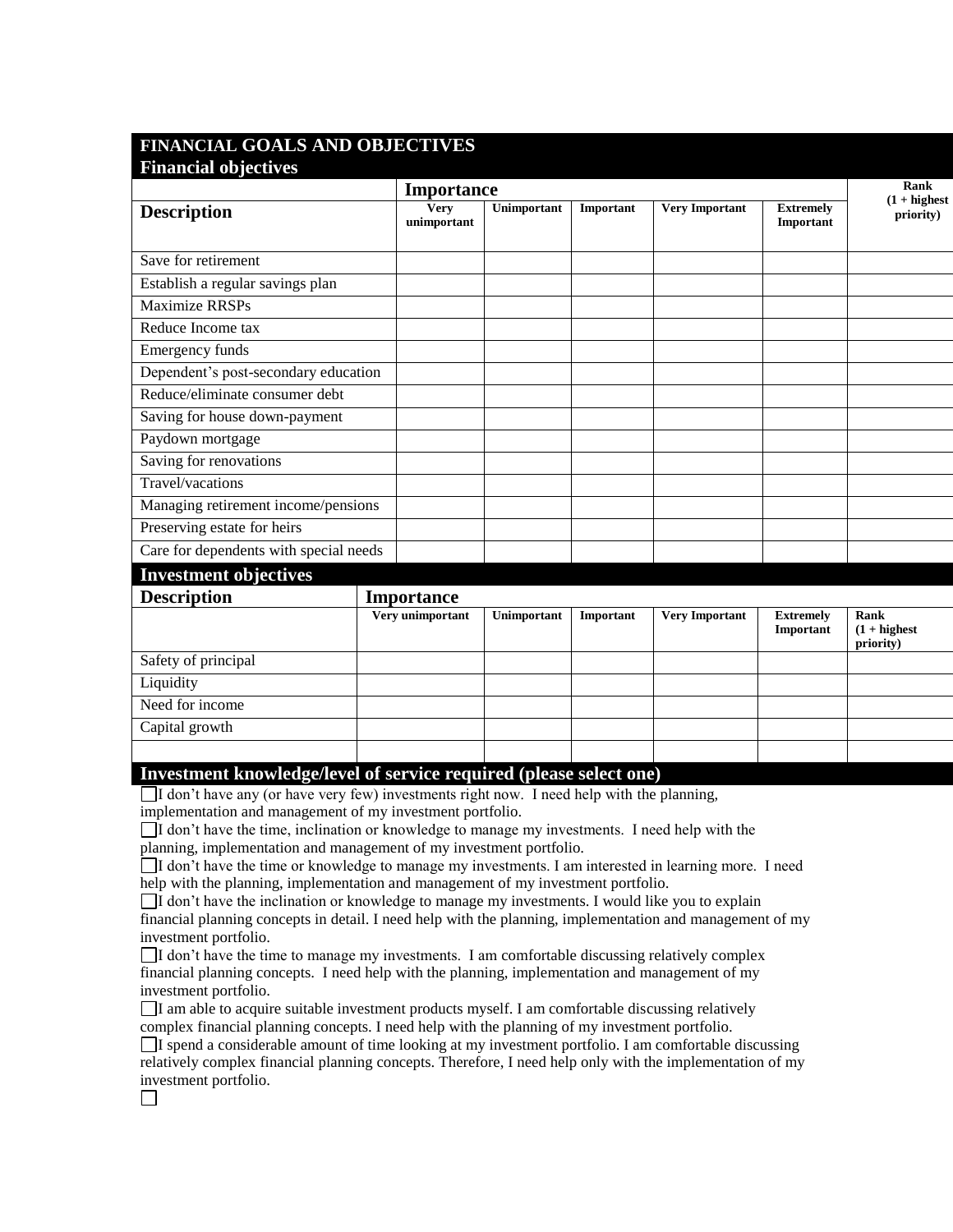# **ASSUMPTIONS**

| At what age to you wish to retire?                                                                                             |            |             |  |
|--------------------------------------------------------------------------------------------------------------------------------|------------|-------------|--|
| Please review the assumptions that we make about economic indices and make any changes in the spaces provided (if applicable). |            |             |  |
|                                                                                                                                | Our        | Your change |  |
|                                                                                                                                | assumption |             |  |
| <b>C.P.I.</b>                                                                                                                  |            |             |  |
| The current Consumer Price Index rate is used to index government related items such CPP benefits and tax brackets             |            |             |  |
| <b>Inflation</b>                                                                                                               |            |             |  |
| The historical inflation rate is used to index personal items such as lifestyle expenditures and earnings                      |            |             |  |
| Post secondary tuition cost index                                                                                              |            |             |  |
| The tuition rate is used to index the cost of post-secondary education                                                         |            |             |  |
| <b>Real estate index</b>                                                                                                       |            |             |  |
| The real estate rate is used to simulate the equity growth on properties such as a house                                       |            |             |  |
| Before tax equity investment return                                                                                            |            |             |  |
| We will use either this general equity investment return or specific historical data for asset growth                          |            |             |  |
| Before tax interest investment return                                                                                          |            |             |  |
| For interest bearing investments, we will use either this general interest rate return                                         |            |             |  |
| Long term, Government of Canada bond rate                                                                                      |            |             |  |
| This is used for maximum allowable withdrawal calculations of LIFs and LRIFs                                                   |            |             |  |

| <b>INCOME</b>                                    |                                                                                                   |                                                                       |                                                                                                            |                                                                       |
|--------------------------------------------------|---------------------------------------------------------------------------------------------------|-----------------------------------------------------------------------|------------------------------------------------------------------------------------------------------------|-----------------------------------------------------------------------|
| Employment income and amounts deducted at source | #1                                                                                                | #2                                                                    | #3                                                                                                         | #4                                                                    |
| Employment income for?                           |                                                                                                   |                                                                       |                                                                                                            |                                                                       |
| Name of employer                                 |                                                                                                   |                                                                       |                                                                                                            |                                                                       |
| Pay Period                                       | $\Box$ Weekly<br>$\Box$ Bi-weekly<br>$\Box$ Semi-monthly<br>Monthly<br>Quarterly<br>$\Box$ Annual | Weekly<br>Bi-weekly<br>Semi-monthly<br>Monthly<br>Quarterly<br>Annual | Weekly<br>Bi-weekly<br>$\Box$ Semi-monthly<br>$\Box$ Monthly<br>$\Box$ Quarterly<br>Annual<br>$\mathsf{I}$ | Weekly<br>Bi-weekly<br>Semi-monthly<br>Monthly<br>Quarterly<br>Annual |
| Gross income                                     |                                                                                                   |                                                                       |                                                                                                            |                                                                       |
| C.P.P.                                           |                                                                                                   |                                                                       |                                                                                                            |                                                                       |
| E.I.                                             |                                                                                                   |                                                                       |                                                                                                            |                                                                       |
| Tax                                              |                                                                                                   |                                                                       |                                                                                                            |                                                                       |
| Union / professional dues                        |                                                                                                   |                                                                       |                                                                                                            |                                                                       |
| R.R.S.P. contributions                           |                                                                                                   |                                                                       |                                                                                                            |                                                                       |
| R.P.P. contributions                             |                                                                                                   |                                                                       |                                                                                                            |                                                                       |
| Public health care                               |                                                                                                   |                                                                       |                                                                                                            |                                                                       |
| Private health care                              |                                                                                                   |                                                                       |                                                                                                            |                                                                       |
| Other deductions at source                       |                                                                                                   |                                                                       |                                                                                                            |                                                                       |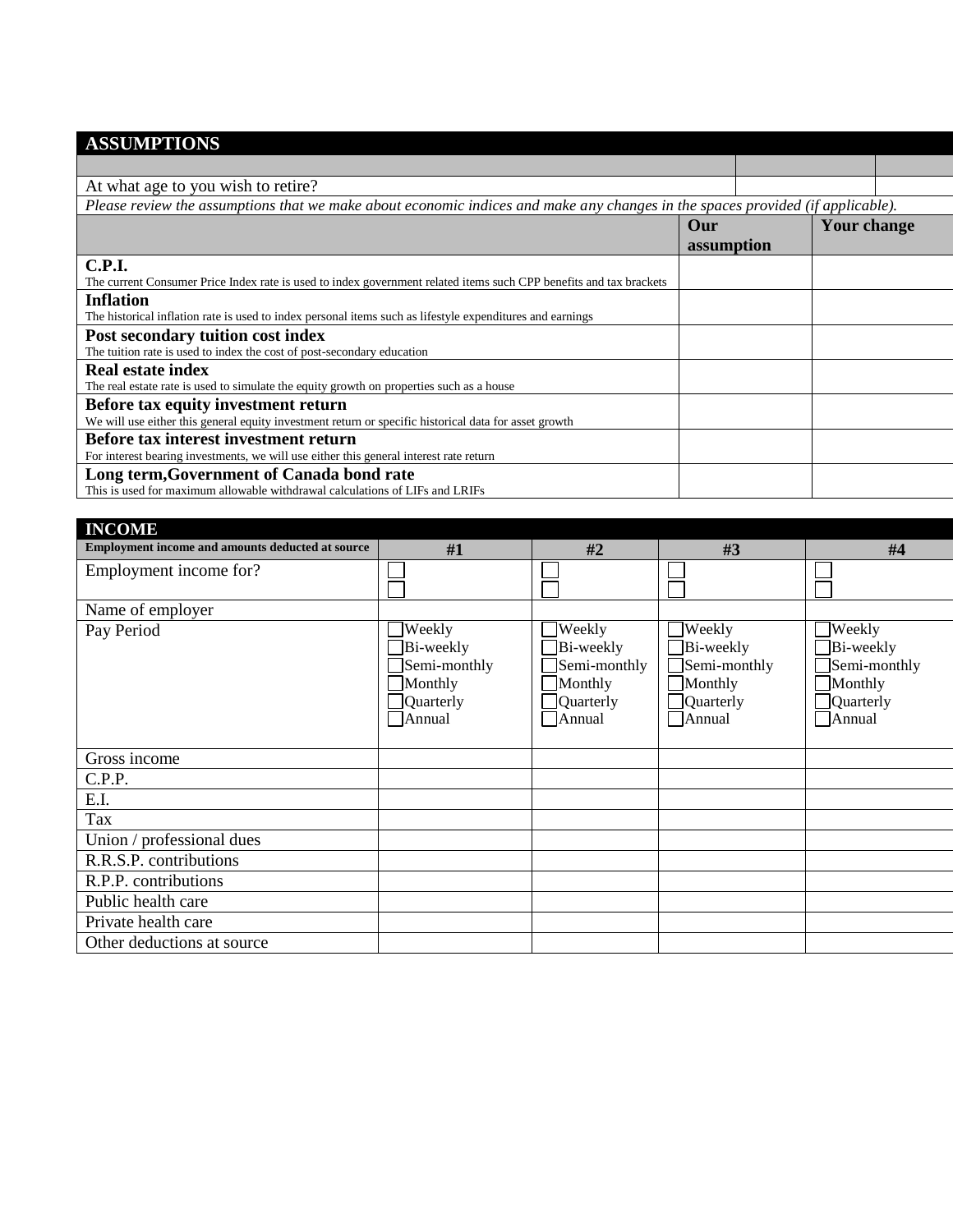| <b>Other income</b>                                                                                                  |  |
|----------------------------------------------------------------------------------------------------------------------|--|
| <b>Commissions</b>                                                                                                   |  |
| Do not include commissions that you've already included in your gross employment income amount                       |  |
| <b>Bonus(es)</b>                                                                                                     |  |
| Please indicate if the bonus is a periodic occurance (eg. every year) or a one-time lump sum                         |  |
| <b>Rental income</b>                                                                                                 |  |
| Please indicate if rental income is split between spouses (if applicable) and if so, what is the percentage          |  |
| Self-employment income                                                                                               |  |
| Please indicate if self-employment income is split between spouses (if applicable) and if so, what is the percentage |  |
| C.P.P.                                                                                                               |  |
| If applicable, what is the amount of C.P.P. you receive and indicate the payment period (i.e. monthly, yearly, etc)  |  |
| <b>O.A.S.</b>                                                                                                        |  |
| If applicable, what is the amount of O.A.S. you receive and indicate the payment period (i.e.monthly, yearly, etc)   |  |
| Other pensions                                                                                                       |  |
| Do you receive amounts from other pension plans and if so, attach a copy of your most recent benefit statement       |  |
| R.R.S.P./R.R.I.F.                                                                                                    |  |
| Are you currently withdrawing funds from your R.R.S.P. or R.R.I.F.? If so, how much and how often?                   |  |
| <b>Other income</b>                                                                                                  |  |
| Do you receive income from any other source(s)? If so, indicate the source, the amount and the payment period        |  |

| <b>LIFESTYLE EXPENDITURES</b>                                                                              |                         |                        |                        |
|------------------------------------------------------------------------------------------------------------|-------------------------|------------------------|------------------------|
| Indicate your current monthly expenses, the expenses you                                                   | <b>Current expenses</b> | <b>Retirement</b>      | <b>Insurance</b>       |
| expect to have when you retire (in today's \$ and the<br>expenses you wish us to use when considering your | $\sqrt{3}$<br>per month | 7\$<br>per month       | 1\$<br>per month       |
| insurance needs                                                                                            | per year                | 7\$<br>per year        | 1\$<br>per year        |
|                                                                                                            | Use details below       | Use details below      | Use details below      |
|                                                                                                            |                         | Please estimate for me | Please estimate for me |
| Housing costs: Mortgage payment                                                                            | \$                      |                        |                        |
| Rent                                                                                                       |                         |                        |                        |
| Property taxes                                                                                             |                         |                        |                        |
| Insurance                                                                                                  |                         |                        |                        |
| Utilities (water, gas and electric)                                                                        |                         |                        |                        |
| Maintenance and repairs                                                                                    |                         |                        |                        |
| Other                                                                                                      |                         |                        |                        |
| <b>Household and living expenses: Food</b>                                                                 |                         |                        |                        |
| Telephone                                                                                                  |                         |                        |                        |
| Personal care                                                                                              |                         |                        |                        |
| Clothing                                                                                                   |                         |                        |                        |
| Medical/dental (direct costs)                                                                              |                         |                        |                        |
| Child care                                                                                                 |                         |                        |                        |
| Education                                                                                                  |                         |                        |                        |
| Other                                                                                                      |                         |                        |                        |
| <b>Transportation expenses:</b> Car payments                                                               |                         |                        |                        |
| Car insurance                                                                                              |                         |                        |                        |
| Gas/oil                                                                                                    |                         |                        |                        |
| Maintenance and repairs                                                                                    |                         |                        |                        |
| Public transportation                                                                                      |                         |                        |                        |
| Other                                                                                                      |                         |                        |                        |
| Insurance expenses: Life insurance                                                                         |                         |                        |                        |
| Disability insurance                                                                                       |                         |                        |                        |
| Public health care                                                                                         |                         |                        |                        |
| Private heath/dental care                                                                                  |                         |                        |                        |
| Other                                                                                                      |                         |                        |                        |
| <b>Investment expenses:</b> Prof. Fees, accounting,                                                        |                         |                        |                        |
| etc.                                                                                                       |                         |                        |                        |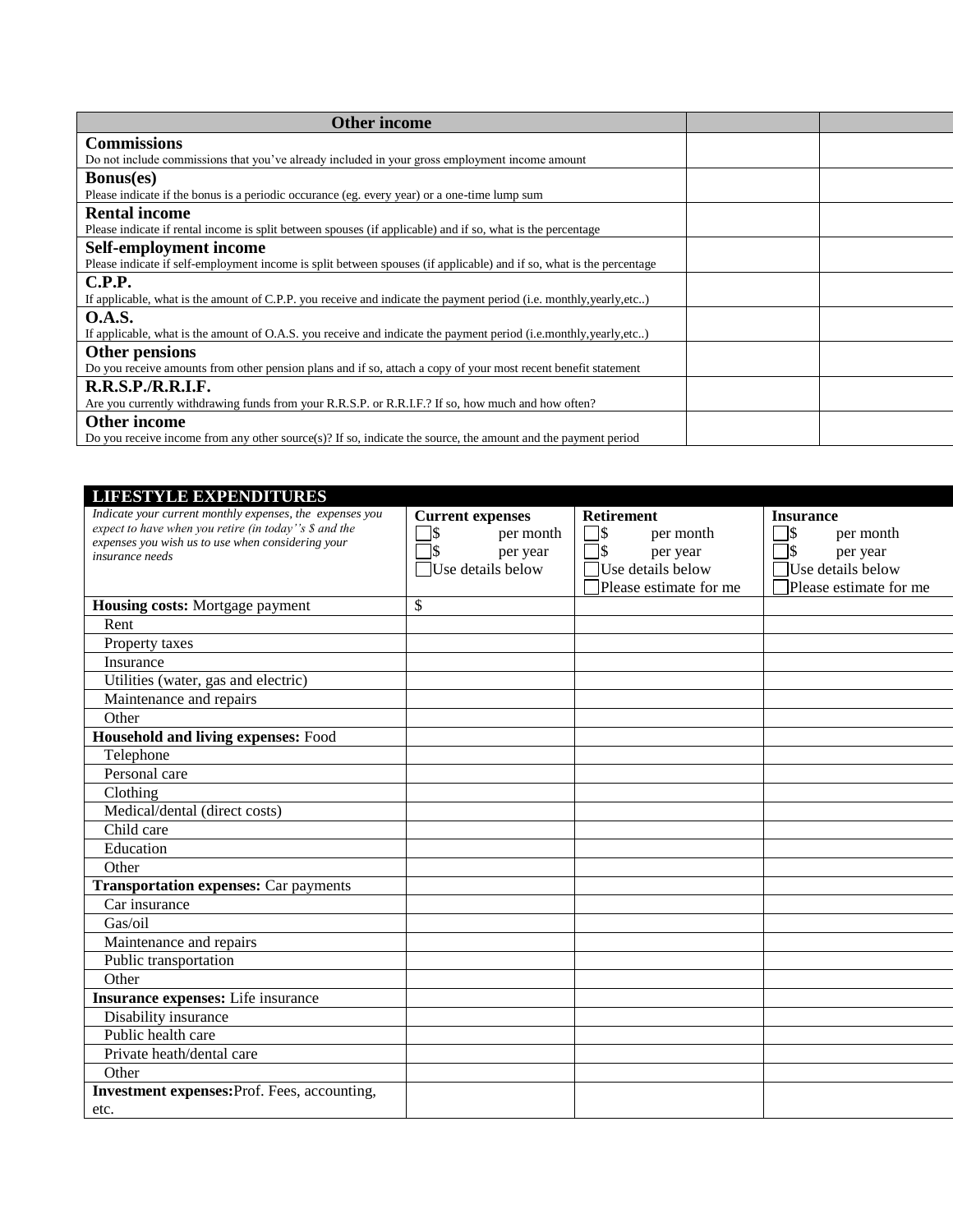| Business loan payment                        |  |  |
|----------------------------------------------|--|--|
| RRSP loan payment                            |  |  |
| Investment loan payment                      |  |  |
| Other                                        |  |  |
| <b>Recreation expenses: Travel</b>           |  |  |
| Cable/satellite/video rentals                |  |  |
| Recreation/sports equipment and              |  |  |
| facility fees                                |  |  |
| Recreational vehicle loan payments           |  |  |
| Other                                        |  |  |
| Discretionary: Gifts                         |  |  |
| Charitable donations                         |  |  |
| Dining out                                   |  |  |
| Tobacco and alcohol                          |  |  |
| Entertainment                                |  |  |
| Other                                        |  |  |
| <b>Miscellaneous: Personal loan payments</b> |  |  |
| Credit card & other short term debt payments |  |  |
| Professional/union dues                      |  |  |
|                                              |  |  |

#### **INVESTMENT INFORMATION**

*When describing your investments, please indicate the tax status and, if possible, the asset group that the investment belongs to. To do this, use the following codes in the tables below:*

| <b>Tax status codes</b>   |                                                                                                                                                         |
|---------------------------|---------------------------------------------------------------------------------------------------------------------------------------------------------|
| <b>NRC</b>                | Client's Non-RRSP: Non-registered investment in client's name (client's non-                                                                            |
| registered portfolio)     |                                                                                                                                                         |
| <b>NRS</b>                | Spouse's Non-RRSP: Non-registered investment in spouse's name (spouse's                                                                                 |
| non-registered portfolio) |                                                                                                                                                         |
| RC.                       | Client's RRSP: Investment is part of client's RRSP portfolio                                                                                            |
| RS                        | Spouse's RRSP: Investment is part of spouse's RRSP portfolio                                                                                            |
| <b>SRS</b>                | The contribution to the RRSP was made by client to spouse's RRSP (client's<br>spousal RRSP-spouse is annuitant)                                         |
| Asset group codes         |                                                                                                                                                         |
| Cash or eq.               | The income from these investments is generally 100% interest                                                                                            |
| Fixed                     | These investments bear primarily interest income and a little capital gains (such<br>as most bond mutual funds).                                        |
| Growth                    | Equity investments in small companies that are growth-oriented. The income is<br>mostly capital gains and some dividends (little to no interest).       |
| Value                     | Equity investments in large capitalized firms (eg. blue-chips). The income<br>comes from some capital gains and some dividends (little to no interest). |
| Global                    | Equity or fixed investments outside of Canada which can bear interest, capital<br>gain or dividend income.                                              |
| Specialty                 | These are high-risk specialized investments such as gold or resources. The<br>income is mostly capital gains, some dividends (little to no interest).   |
| Balanced                  | Investments that maintain a balance of three different types of income.                                                                                 |
|                           | Please indicate your current RRSP contribution amount and the frequency\$                                                                               |

Please indicate your current RRSP contribution amount and the frequency.....\$  $Monthly$  Annually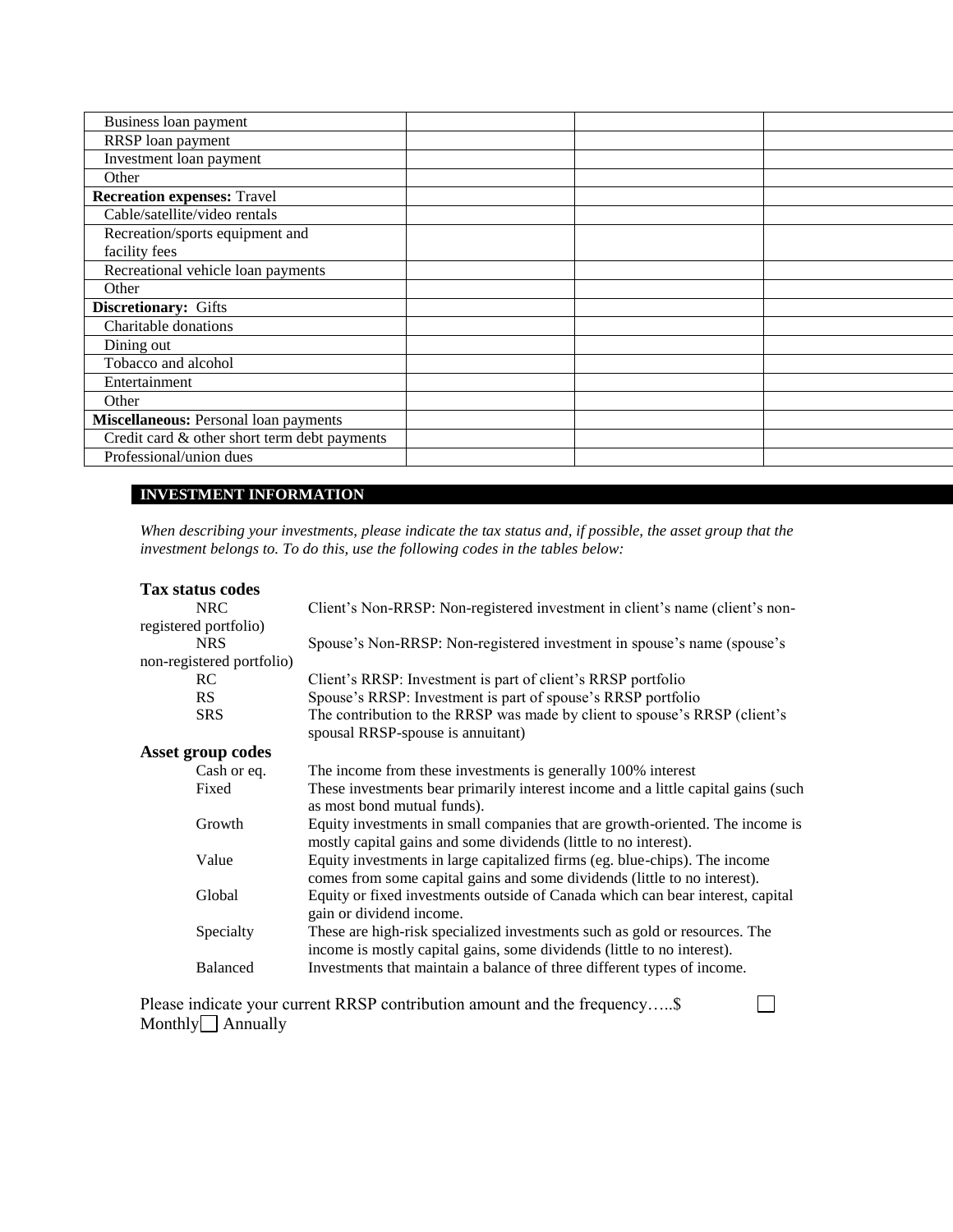## **INVESTMENTS**

| <b>Mutual funds</b> |                    |                            |            |                              |                 |                         |
|---------------------|--------------------|----------------------------|------------|------------------------------|-----------------|-------------------------|
| <b>Description</b>  | Tax status<br>code | <b>Asset group</b><br>code | # of units | Net investment<br>$(ACB)$ \$ | Market value \$ | Annual rate of return % |
|                     |                    |                            |            |                              |                 |                         |
|                     |                    |                            |            |                              |                 |                         |
|                     |                    |                            |            |                              |                 |                         |
|                     |                    |                            |            |                              |                 |                         |
|                     |                    |                            |            |                              |                 |                         |

| <b>Stocks</b>      |                    |                     |             |                              |                |                            |                                   |
|--------------------|--------------------|---------------------|-------------|------------------------------|----------------|----------------------------|-----------------------------------|
| <b>Description</b> | Tax status<br>code | Asset group<br>code | # of shares | Net investment<br>$(ACB)$ \$ | Market value\$ | Annual rate<br>of return % | Annual dividend<br>$\frac{6}{10}$ |
|                    |                    |                     |             |                              |                |                            |                                   |
|                    |                    |                     |             |                              |                |                            |                                   |
|                    |                    |                     |             |                              |                |                            |                                   |
|                    |                    |                     |             |                              |                |                            |                                   |
|                    |                    |                     |             |                              |                |                            |                                   |
|                    |                    |                     |             |                              |                |                            |                                   |

| <b>Bond information</b><br><b>Description</b> | Tax status<br>code | Purchase<br>price \$ | Face value \$ | Market value \$ | <b>Purchase date</b><br>(mmdd, yyy) | <b>Maturity date</b><br>(mmdd, yyy) | Coupon rate % |
|-----------------------------------------------|--------------------|----------------------|---------------|-----------------|-------------------------------------|-------------------------------------|---------------|
|                                               |                    |                      |               |                 |                                     |                                     |               |
|                                               |                    |                      |               |                 |                                     |                                     |               |
|                                               |                    |                      |               |                 |                                     |                                     |               |
|                                               |                    |                      |               |                 |                                     |                                     |               |

| Term deposits/G.I.C.s |                 |                   |                      |                      |                             |
|-----------------------|-----------------|-------------------|----------------------|----------------------|-----------------------------|
| <b>Description</b>    | Tax status code | Purchase price \$ | <b>Purchase date</b> | <b>Maturity date</b> | <b>Annual interest rate</b> |
|                       |                 |                   | (mm dd, yyy)         | (mm dd, yyy)         |                             |
|                       |                 |                   |                      |                      |                             |
|                       |                 |                   |                      |                      |                             |
|                       |                 |                   |                      |                      |                             |
|                       |                 |                   |                      |                      |                             |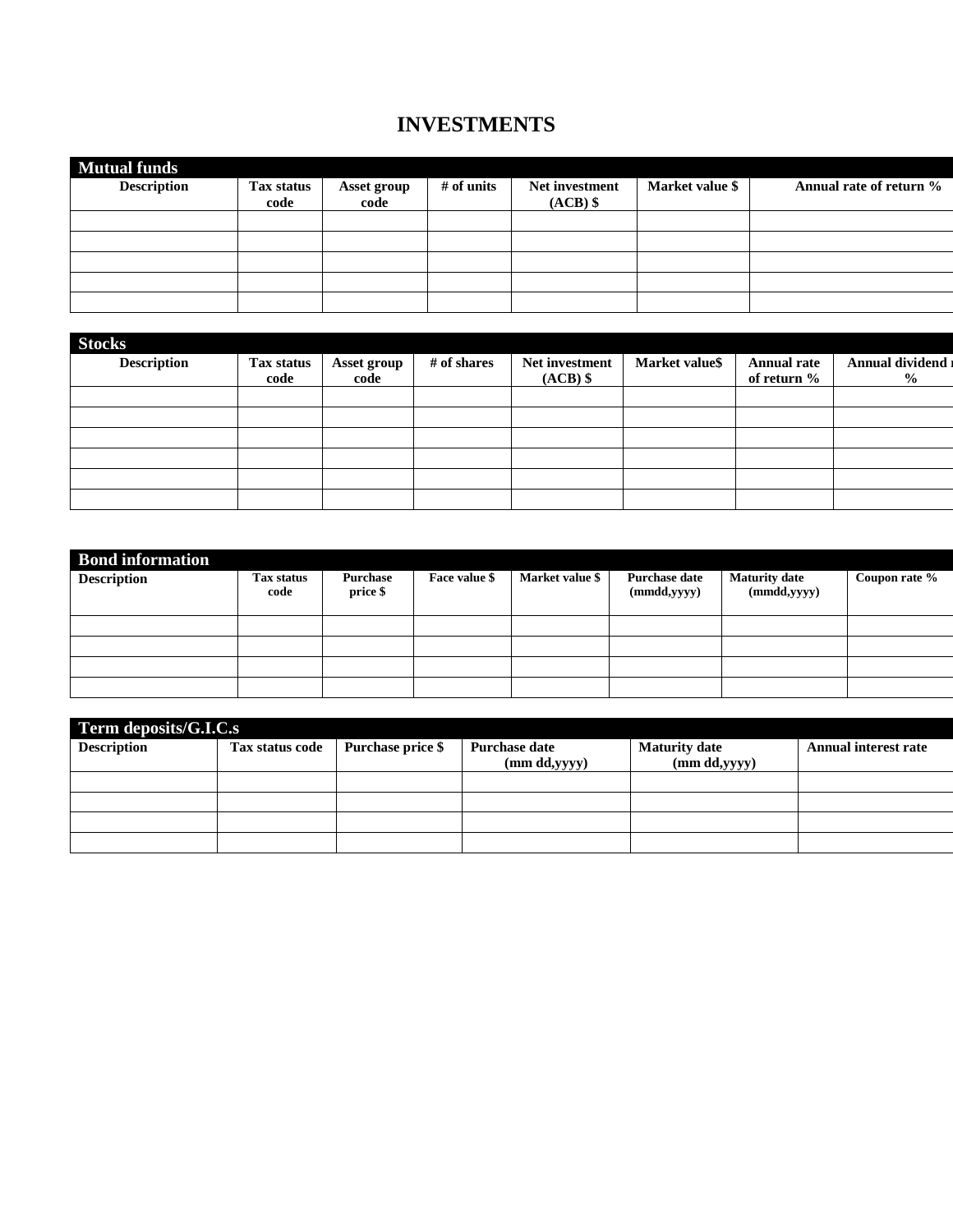## **DEBTS**

| <b>Loan information</b>                           |           |         |           |         |         |           |
|---------------------------------------------------|-----------|---------|-----------|---------|---------|-----------|
|                                                   | Loan $#1$ |         | Loan $#2$ |         |         | Loan $#3$ |
| Description                                       |           |         |           |         |         |           |
| <b>Borrower</b>                                   | Client%   | Spouse% | Client%   | Spouse% | Client% | Spouse%   |
| Use of funds (eg.car, investment, RRSP, etc.)     |           |         |           |         |         |           |
| Type (term, demand, fixed principal)              |           |         |           |         |         |           |
| Amount of loan                                    |           |         |           |         |         |           |
| Date of first payment                             |           |         |           |         |         |           |
| Term of loan                                      |           |         |           |         |         |           |
| Interest rate                                     |           |         |           |         |         |           |
| Compound period (Weekly, bi-weekly,               |           |         |           |         |         |           |
| monthly, semi-monthly, quarterly or annual)       |           |         |           |         |         |           |
| Payment                                           |           |         |           |         |         |           |
| Payment frequency (Weekly, bi-weekly,             |           |         |           |         |         |           |
| monthly, semi-monthly, quarterly or annual)       |           |         |           |         |         |           |
| Credit card and other short term debt information |           |         |           |         |         |           |
|                                                   |           | Debt #1 |           | Debt #2 |         | Debt $#3$ |
| Description /card name                            |           |         |           |         |         |           |
| Balance owing                                     |           |         |           |         |         |           |
| Annual interest rate                              |           |         |           |         |         |           |
| Monthly payment                                   |           |         |           |         |         |           |

### **REAL ESTATE**

| Client %<br>Client %<br>Client %<br>Ownership<br>Spouse %<br>Spouse %<br>Spouse %<br><b>Tresidence</b><br>residence<br>residence<br>vacation<br>Type of property<br><i>vacation</i><br><i>vacation</i><br>lother<br>other<br><b>other</b><br>rental<br>rental<br>rental<br>Address<br>City and<br>Postal code<br>Date purchased<br>Purchase price<br>Property tax (annual) | <b>Real estate information</b> |  |  |
|----------------------------------------------------------------------------------------------------------------------------------------------------------------------------------------------------------------------------------------------------------------------------------------------------------------------------------------------------------------------------|--------------------------------|--|--|
|                                                                                                                                                                                                                                                                                                                                                                            |                                |  |  |
|                                                                                                                                                                                                                                                                                                                                                                            |                                |  |  |
|                                                                                                                                                                                                                                                                                                                                                                            |                                |  |  |
|                                                                                                                                                                                                                                                                                                                                                                            |                                |  |  |
|                                                                                                                                                                                                                                                                                                                                                                            |                                |  |  |
|                                                                                                                                                                                                                                                                                                                                                                            |                                |  |  |
|                                                                                                                                                                                                                                                                                                                                                                            |                                |  |  |
|                                                                                                                                                                                                                                                                                                                                                                            |                                |  |  |
|                                                                                                                                                                                                                                                                                                                                                                            |                                |  |  |
| Content insurance (annual)                                                                                                                                                                                                                                                                                                                                                 |                                |  |  |
| Current market value                                                                                                                                                                                                                                                                                                                                                       |                                |  |  |

### **Mortgage information**

| <del>. .</del>                               |  |  |
|----------------------------------------------|--|--|
| Amount                                       |  |  |
| First payment date                           |  |  |
| Term (years)                                 |  |  |
| Amortization period (years)                  |  |  |
| Interest rate                                |  |  |
| Compound period (Weekly, bi-weekly,          |  |  |
| monthly, semi-monthly, quarterly, or annual  |  |  |
| Payment                                      |  |  |
| Payment frequency (Weekly, bi-weekly,        |  |  |
| monthly, semi-monthly, quarterly, or annual) |  |  |
| Mortgage insurance (annual)                  |  |  |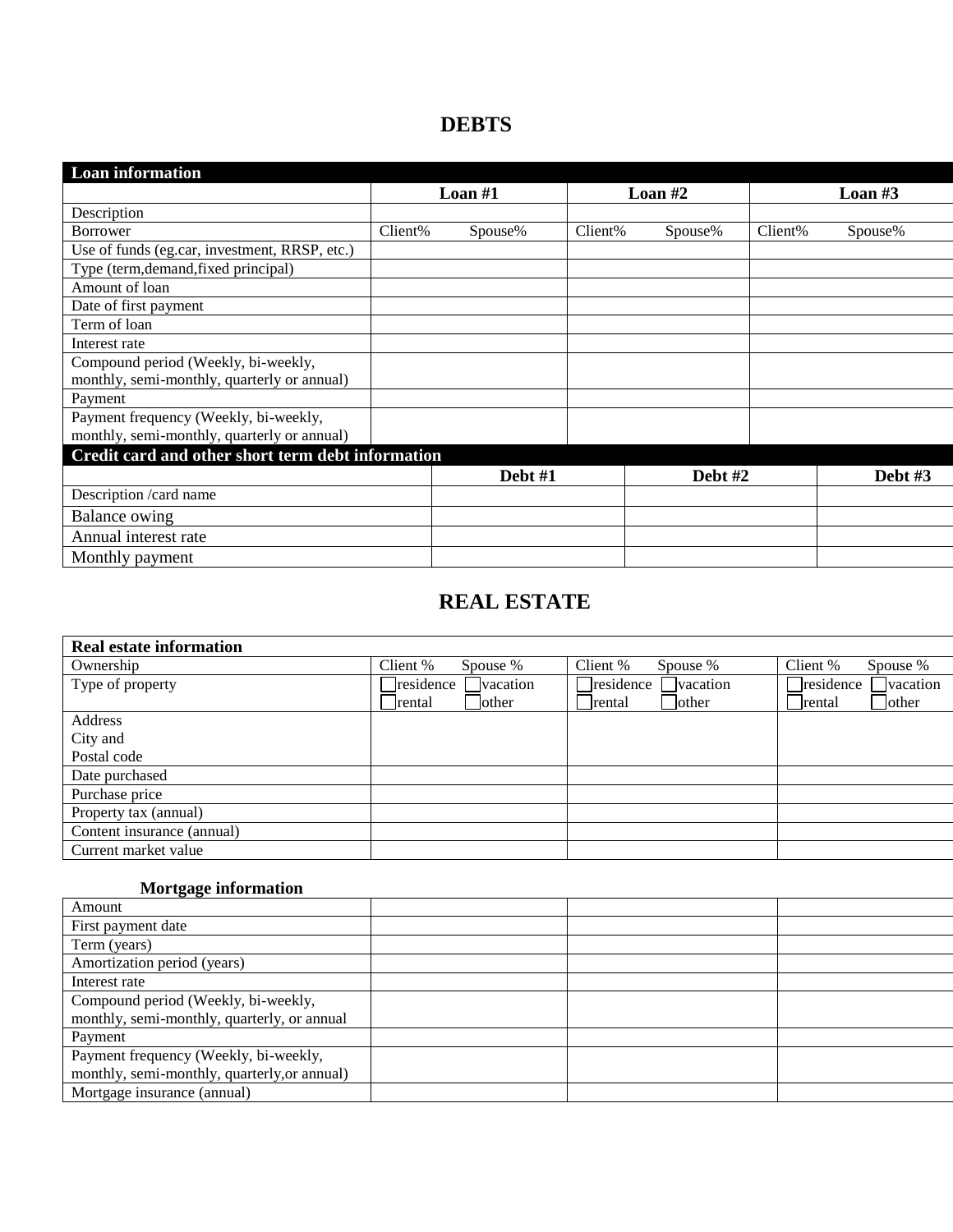## **BANK ACCOUNTS AND PENSION**

| <b>Bank accounts</b> |               |               |           |                        |
|----------------------|---------------|---------------|-----------|------------------------|
| <b>Description</b>   | Ownership %   |               | Amount \$ | Annual interest rate % |
|                      | <b>Client</b> | <b>Spouse</b> |           |                        |
|                      |               |               |           |                        |
|                      |               |               |           |                        |
|                      |               |               |           |                        |
|                      |               |               |           |                        |
|                      |               |               |           |                        |
|                      |               |               |           |                        |
|                      |               |               |           |                        |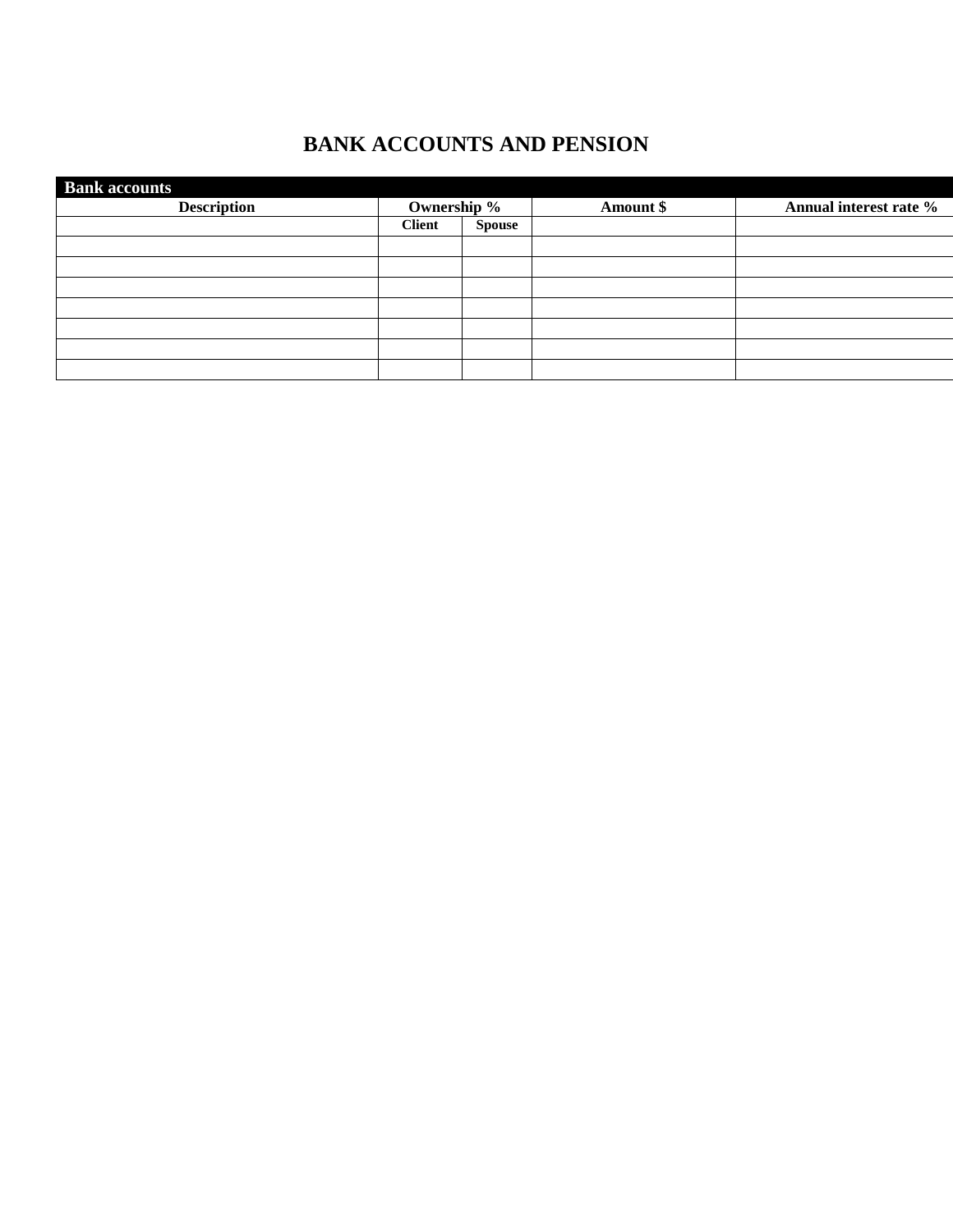| Deferred profit sharing plan |                          |                        |                |      |                                                                   |              |
|------------------------------|--------------------------|------------------------|----------------|------|-------------------------------------------------------------------|--------------|
| Plan member                  | Current value of $\vert$ |                        |                |      | <b>Employer's contributions</b> (Complete the appropriate column) |              |
|                              | <b>DPSP</b> savings      | % of corporate profits |                |      | % of employee earnings                                            | Fixed amount |
|                              |                          | $\%$                   | Profits $(\$)$ | $\%$ | Salary $(\$)$                                                     | Amount (\$)  |
|                              |                          |                        |                |      |                                                                   |              |
|                              |                          |                        |                |      |                                                                   |              |
|                              |                          |                        |                |      |                                                                   |              |
|                              |                          |                        |                |      |                                                                   |              |

| Defined contribution R.P.P. |                  |                |                                     |            |     |            |            |  |  |
|-----------------------------|------------------|----------------|-------------------------------------|------------|-----|------------|------------|--|--|
| Plan member                 | Current value of | Current salary | Contribution rates                  |            |     |            |            |  |  |
|                             | pension savings  | (pensionable)  | If rates change with age<br>Current |            |     |            |            |  |  |
|                             |                  | earnings)      | Employee %                          | Employer % | Age | Employee % | Employer % |  |  |
|                             |                  |                |                                     |            |     |            |            |  |  |
|                             |                  |                |                                     |            |     |            |            |  |  |
|                             |                  |                |                                     |            |     |            |            |  |  |

## **Defined benefit R.P.P.**

| <b>Pension Plan #1</b>                                                                                                                                                                                | <b>Pension Plan #2</b>                                                                                                                                                                           |
|-------------------------------------------------------------------------------------------------------------------------------------------------------------------------------------------------------|--------------------------------------------------------------------------------------------------------------------------------------------------------------------------------------------------|
|                                                                                                                                                                                                       |                                                                                                                                                                                                  |
| Plan member                                                                                                                                                                                           | Plan member                                                                                                                                                                                      |
| Age at which payments commence                                                                                                                                                                        | Age at which payments commence                                                                                                                                                                   |
| Start date of service                                                                                                                                                                                 | Start date of service                                                                                                                                                                            |
| Years until end of employment                                                                                                                                                                         | Years until end of employment                                                                                                                                                                    |
| Current commuted value of pension                                                                                                                                                                     | Current commuted value of pension                                                                                                                                                                |
|                                                                                                                                                                                                       |                                                                                                                                                                                                  |
| Type of plan<br>Career-average Avg. earnings to date:<br>Best/Final<br># of years averaged:<br>Monthly \$/year of<br>$\Box$ Flat benefit<br>service:<br>  Flate benefit<br>\$fixed pension per month: | <b>Type of Plan</b><br>Career-average Avg. earnings to date:<br># of years averaged:<br>Best/Final<br>Monthly \$/year of service:<br>Flat benefit<br>\$fixed pension per month:<br>Flate benefit |

| <b>Pensionable earnings</b>                          |               | <b>Pensionable earnings</b>                          |               |
|------------------------------------------------------|---------------|------------------------------------------------------|---------------|
| Current salary (pensionable earnings)                |               | Current salary (pensionable earnings)                |               |
|                                                      | $\%$          |                                                      | $\frac{0}{0}$ |
| <b>Pension benefits</b>                              |               | <b>Pension benefits</b>                              |               |
| Benefit rate per year of service                     |               | Benefit rate per year of service                     |               |
| For pensionable earnings below YMPE (%)              | $\%$          | For pensionable earnings below YMPE (%)              | $\%$          |
| For pensionable earnings above YMPE (%)              | $\%$          | For pensionable earnings above YMPE (%)              | $\%$          |
| Cap on final pension benefits as a %                 | $\frac{0}{0}$ | Cap on final pension benefits as a %                 | $\%$          |
| Are pension benefits indexed                         |               | Are pension benefits indexed                         |               |
| Throughout retirement?<br>$ $   Yes $ $   No         | $\%$          | Throughout retirement?<br>l lYesl lNo                | $\%$          |
| Is pension integrated with CPP? $\Box$ Yes $\Box$ No | $\%$          | Is pension integrated with CPP? $\Box$ Yes $\Box$ No | $\%$          |
| Is pension reduced due to                            |               | Is pension reduced due to                            |               |
| Early retirement?<br>$Yes$ No                        | $\%$          | Early retirement?<br>$\Box$ Yes $\Box$ No            | $\%$          |
| Percentage of benefits that survivor                 |               | Percentage of benefits that survivor                 |               |
| Receives upon annuitants death                       | $\%$          | Receives upon annuitants death                       | $\%$          |
|                                                      |               |                                                      |               |